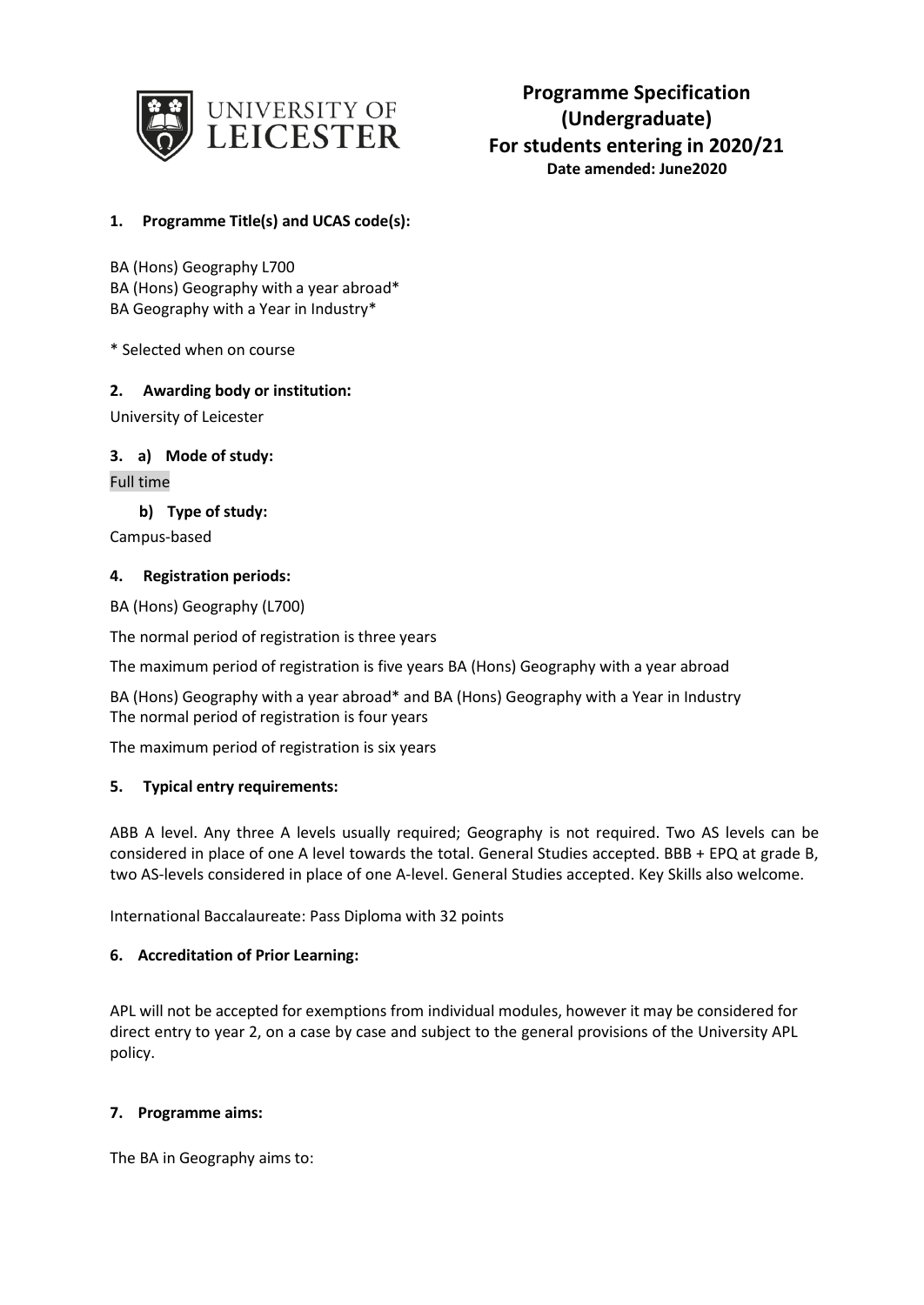- present a contemporary view of the world drawing on the breadth of the many geographical traditions with an emphasis on Human Geography;
- place geography at the core of modern discourses about the world and the events which are taking place in it;
- provide an intellectually challenging and stimulating curriculum that draws on the research expertise of staff in the department and enables students to develop in-depth knowledge and understanding of specialised areas of human geography;
- develop students' awareness of space and the world, and formulate geographical explanations for the phenomena they encounter;
- develop students' abilities to explore varied modes of geographical theories, techniques and concepts to analyse and explain the modern world;
- develop students' abilities to use and apply appropriate field, statistical and social survey methods to analyse issues from a geographical perspective; and
- provide a learning experience in which students can develop and demonstrate a range of transferable skills necessary for effective independent learning; career and personal development.
- provide opportunities to develop employability skills, and career and personal development planning.

The BA in Geography with a Year Abroad aims, additionally, to:

- Widen students' experiences of worldwide Geography, the physical experience of social society and environmental place
- Expose students to specialist elements of Geography that may not be taught at Leicester;
- Deepen students' understanding of Geography through exposure to its ideas at a senior level for an additional year.

The BA in Geography with a Year in Industry aims, additionally, to:

• Provide experience of applications of geography and other professional skills in Industry and to reinforce knowledge through their use in different environments

# **8. Reference points used to inform the programme specifications**

- QAA Frameworks for Higher Education Qualifications in England Wales and Northern Ireland
- QAA Benchmark statement fo[r Geography](http://www.qaa.ac.uk/en/Publications/Documents/SBS-geography-14.pdf) 2014
- PDR report (May2015)
- University [Learning Strategy](http://www2.le.ac.uk/offices/sas2/quality/learnteach)
- University Employability Strategy
- NSS (2016)
- First Destination Survey
- External Examiner's Reports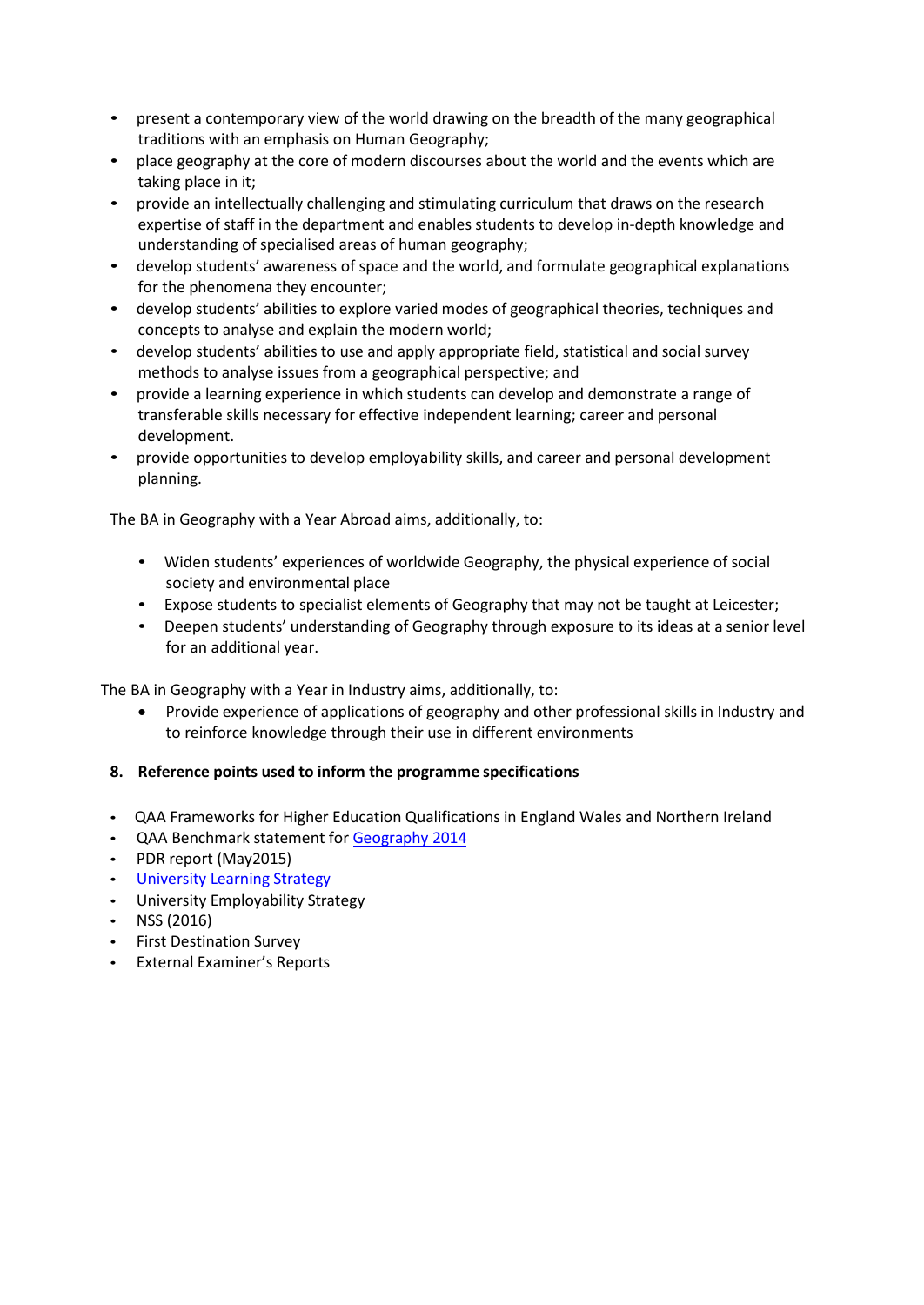# **9. Programme Outcomes:**

| <b>Methods</b><br><b>Outcomes</b>                                                                                                                  |  |  |
|----------------------------------------------------------------------------------------------------------------------------------------------------|--|--|
| (a) Discipline specific knowledge and competencies                                                                                                 |  |  |
| (i) Mastery of an appropriate body of knowledge                                                                                                    |  |  |
| Lectures, tutorials, seminars,<br>Essays, essay-based examinations,<br>Demonstrate an                                                              |  |  |
| appropriate body of<br>computer-aided learning and<br>dissertations, presentations,                                                                |  |  |
| contributions to discussion, practical<br>geographical knowledge<br>computer-based practical,                                                      |  |  |
| including patterns and<br>laboratory based practical, directed<br>reports, objective testing, problem-                                             |  |  |
| processes of environmental<br>readings, independent research,<br>based exercises, field & lab<br>student centered learning,<br>systems and cycles, |  |  |
| notebooks, review papers,<br>presentations and discussion.<br>environmental change and<br>bibliographies                                           |  |  |
| human and environmental                                                                                                                            |  |  |
| interactions.                                                                                                                                      |  |  |
| (ii) Understanding and application of key concepts and techniques                                                                                  |  |  |
| Demonstrate knowledge of the<br>Lectures, tutorials, seminars,<br>Essays, essay-based examinations,                                                |  |  |
| directed reading, independent<br>different approaches to<br>dissertations, presentations,                                                          |  |  |
| contributions to discussion, practical<br>geographical explanation and<br>research, computer practical, group                                      |  |  |
| interpretation.<br>learning.<br>reports, objective testing, problem                                                                                |  |  |
| based exercises.                                                                                                                                   |  |  |
| Demonstrate a competence in<br>Tutorials, seminars, directed                                                                                       |  |  |
| the varied methods of<br>reading, independent research,                                                                                            |  |  |
| computer practical; laboratory<br>interpreting the physical                                                                                        |  |  |
| environment.<br>based practical, group learning.                                                                                                   |  |  |
| Recognise the ways in which<br>Lectures, tutorials, seminars, directed                                                                             |  |  |
| physical, environmental, and<br>reading, independent research,                                                                                     |  |  |
| cultural processes lead to the<br>computer practicals, group learning.                                                                             |  |  |
| distinctiveness of places.                                                                                                                         |  |  |
| (iii) Critical analysis of key issues                                                                                                              |  |  |
| Critical evaluation of the<br>Lectures, tutorials, seminars,<br>Essays, essay-based examinations,                                                  |  |  |
| directed reading, independent<br>theoretical, philosophical and<br>dissertations, presentations,                                                   |  |  |
| contributions to discussion, practical<br>methodological perspectives<br>research, computer practicals, group                                      |  |  |
| employed in physical<br>learning.<br>reports, objective testing, problem                                                                           |  |  |
| based exercises.<br>geography; geography's role in                                                                                                 |  |  |
| inter- disciplinary studies within                                                                                                                 |  |  |
| natural and social sciences; and                                                                                                                   |  |  |
| the role of physical geography                                                                                                                     |  |  |
| in contemporary society.                                                                                                                           |  |  |
| Awareness of advantages and<br>Tutorials, seminars, directed                                                                                       |  |  |
| problems of varied geographical<br>reading, independent research,                                                                                  |  |  |
| methods of analysis.<br>computer practicals, group learning                                                                                        |  |  |
|                                                                                                                                                    |  |  |
| Critical reflection on research<br>Tutorials, seminars, directed                                                                                   |  |  |
| observations presented in the<br>reading, independent research,                                                                                    |  |  |
| literature and own empirical<br>computer practicals, group learning                                                                                |  |  |
| research.                                                                                                                                          |  |  |
| (iv) Clear and concise presentation of material                                                                                                    |  |  |
| Use a variety of geographical<br>Tutorials, seminars, independent<br>Writing tasks, design, mapping and                                            |  |  |
| and general methods to present<br>research, computer practicals, group<br>visualization tasks (e.g. posters,                                       |  |  |
| information to a range of<br>learning.<br>magazines), contributions to                                                                             |  |  |
| different audiences.<br>discussion, dissertations<br>(presentation of independent                                                                  |  |  |
| research), presentation skills.                                                                                                                    |  |  |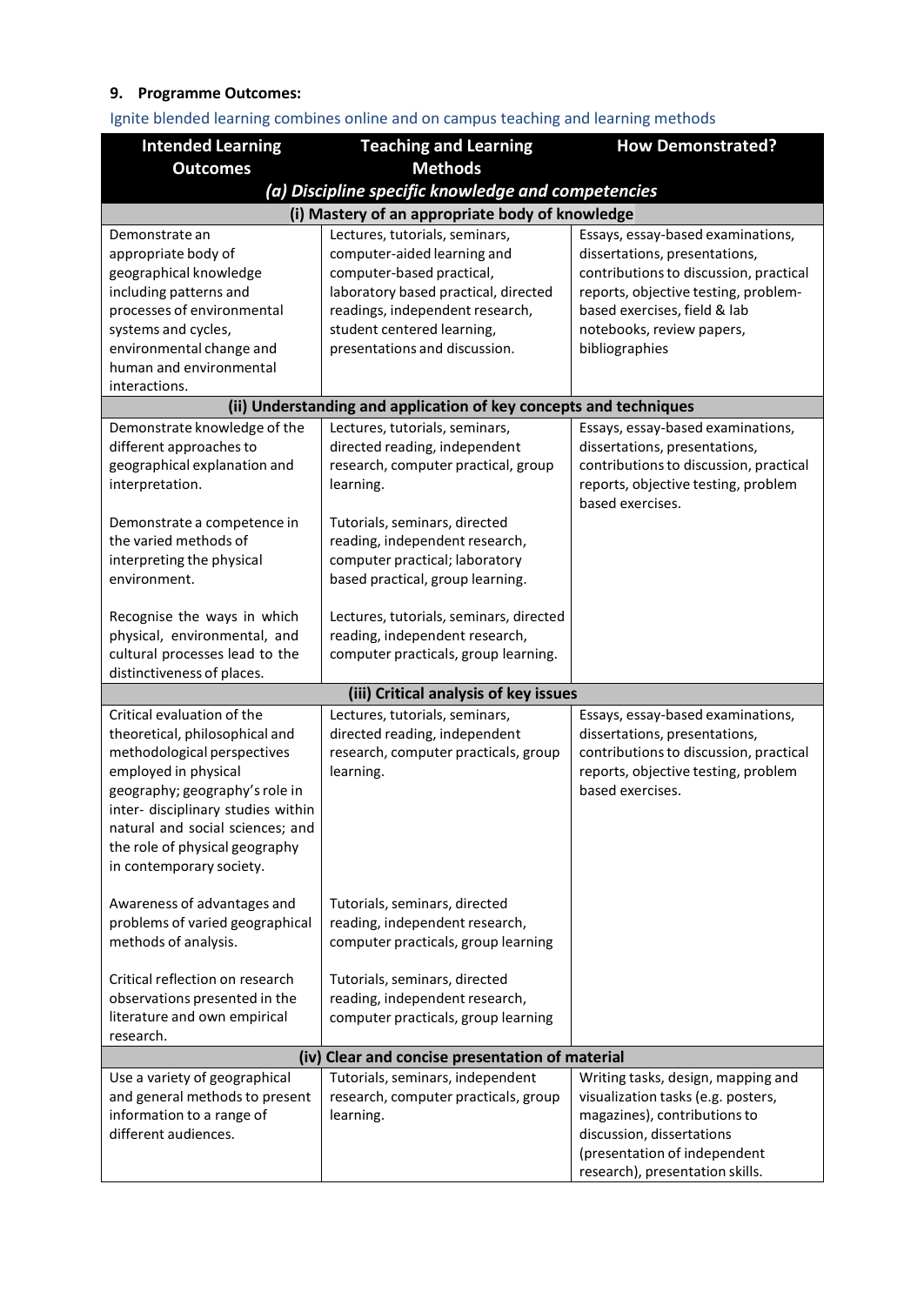| <b>Intended Learning</b>                                                                                                                                                                                                   | <b>Teaching and Learning</b>                                                                                                                                                      | <b>How Demonstrated?</b>                                                                                                                                                    |  |  |
|----------------------------------------------------------------------------------------------------------------------------------------------------------------------------------------------------------------------------|-----------------------------------------------------------------------------------------------------------------------------------------------------------------------------------|-----------------------------------------------------------------------------------------------------------------------------------------------------------------------------|--|--|
| <b>Outcomes</b>                                                                                                                                                                                                            | <b>Methods</b>                                                                                                                                                                    |                                                                                                                                                                             |  |  |
| (v) Critical appraisal of evidence with appropriate insight                                                                                                                                                                |                                                                                                                                                                                   |                                                                                                                                                                             |  |  |
| Formulate appropriate<br>questions for geographical<br>inquiry, and gather and utilise<br>suitable evidence in answering<br>them.                                                                                          | Tutorials, seminars, directed<br>reading, independent research,<br>computer practicals, group learning.                                                                           | Writing tasks, design, mapping and<br>visualization tasks, contributions to<br>discussion, dissertations<br>(presentation of independent<br>research), presentation skills. |  |  |
| Read, analyse and reflect<br>critically and contextually on<br>geographical texts and other<br>source materials.                                                                                                           | Tutorials, seminars, directed reading,<br>independent research, computer<br>practicals, group learning.                                                                           |                                                                                                                                                                             |  |  |
|                                                                                                                                                                                                                            | (vi) Other discipline specific competencies                                                                                                                                       |                                                                                                                                                                             |  |  |
| Conduct an independent piece<br>of geographical research from<br>problem formulation to<br>evidence collection, result<br>presentation and discussion.<br>Use specialised techniques and<br>approaches for the collection, | Dissertations; group and<br>independent research.<br>Field courses, computer practicals,<br>laboratory practicals, lectures.<br>Dissertations; group and<br>independent research. | Dissertations; group and<br>independent research.<br>Field reports, group and independent<br>research; dissertations; tutorials;                                            |  |  |
| interpretation and explanation<br>of geographical processes and<br>information.                                                                                                                                            | Field courses, computer practicals,<br>laboratory practicals, lectures.                                                                                                           | objective testing; laboratory reports.                                                                                                                                      |  |  |
| Use specialised techniques and<br>approaches for the<br>presentation of geographical<br>information.                                                                                                                       | Dissertations; group and<br>independent research.<br>Field courses, computer practicals,<br>laboratory practicals, lectures.                                                      | Field reports, group and independent<br>research; dissertations; design,<br>mapping and visualization tasks.                                                                |  |  |
|                                                                                                                                                                                                                            | (b) Transferable skills                                                                                                                                                           |                                                                                                                                                                             |  |  |
|                                                                                                                                                                                                                            | (i) Oral communication                                                                                                                                                            |                                                                                                                                                                             |  |  |
| Demonstrate clear, fluent and<br>coherent oral expressions of<br>geographical issues.                                                                                                                                      | Seminars, tutorials, field courses.                                                                                                                                               | Seminar and tutorial presentations,<br>contributions to discussions.                                                                                                        |  |  |
| Participate effectively in group<br>discussions of geographical<br>issues.                                                                                                                                                 | Seminars, tutorials, field courses.                                                                                                                                               |                                                                                                                                                                             |  |  |
|                                                                                                                                                                                                                            | (ii) Written communication                                                                                                                                                        |                                                                                                                                                                             |  |  |
| Present coherent and fluent<br>geographical arguments in a<br>variety of written formats.                                                                                                                                  | Seminars, tutorials, group working.                                                                                                                                               | Essays, essay-based examinations,<br>dissertations, practical reports.                                                                                                      |  |  |
|                                                                                                                                                                                                                            | (iii) Information technology                                                                                                                                                      |                                                                                                                                                                             |  |  |
| Use information technology in<br>general, and geographical<br>information systems in<br>particular to explore and<br>analyse geographical concepts<br>and information.                                                     | Induction programme, computer<br>practical classes and independent<br>research.                                                                                                   | Computer-based exercises.<br>Independent research, dissertation,<br>problem solving exercises, essays,<br>web pages, posters, group reports.                                |  |  |
| Use IT to effectively support<br>geographical studies, including<br>the use of IT for bibliographic<br>research, and written and visual<br>presentation of information.                                                    | Computer practical classes, group<br>and independent research.                                                                                                                    |                                                                                                                                                                             |  |  |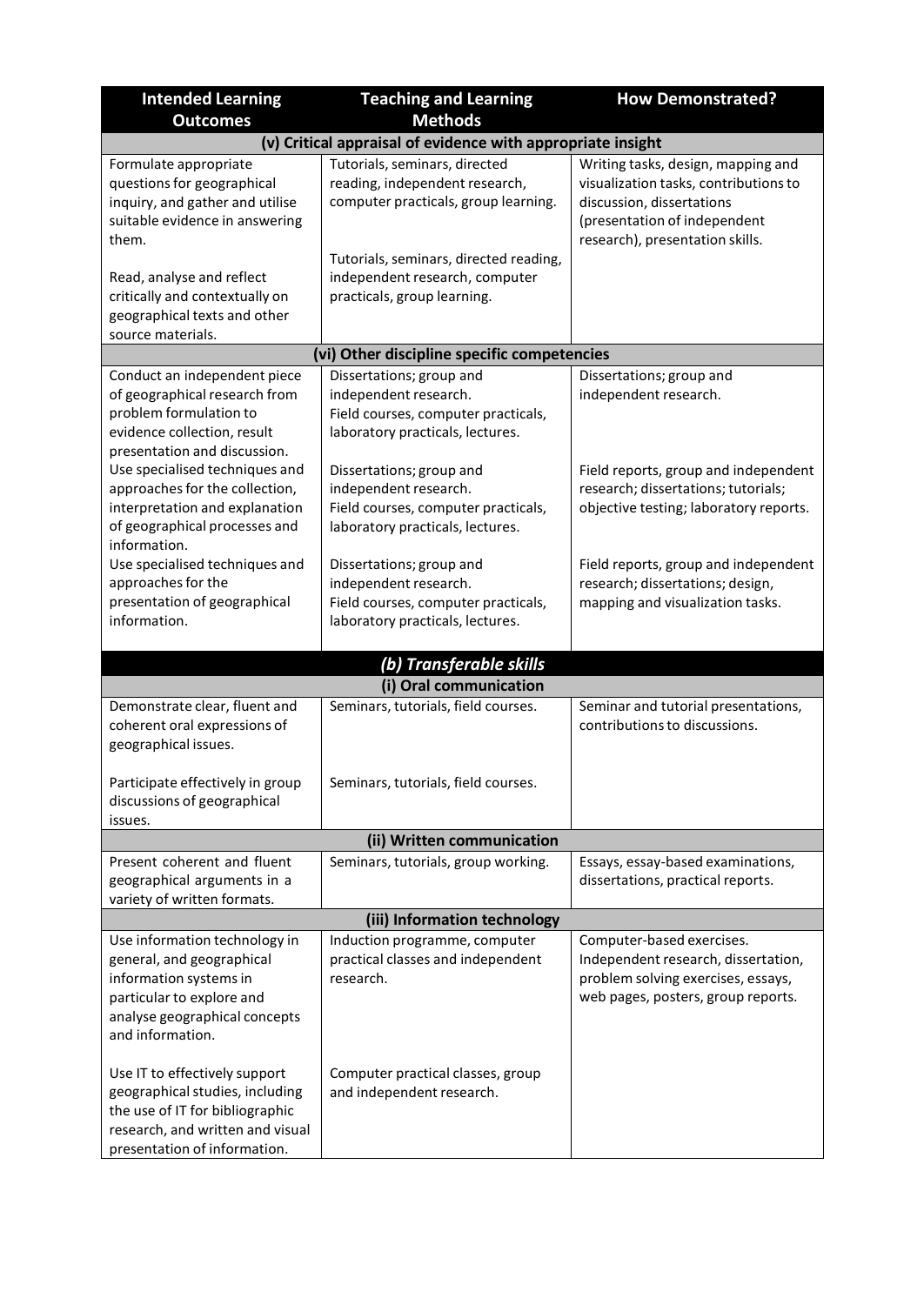| <b>Intended Learning</b>                                                                                                                             | <b>Teaching and Learning</b>                                                                                                    | <b>How Demonstrated?</b>                                                                                                                                       |
|------------------------------------------------------------------------------------------------------------------------------------------------------|---------------------------------------------------------------------------------------------------------------------------------|----------------------------------------------------------------------------------------------------------------------------------------------------------------|
| <b>Outcomes</b>                                                                                                                                      | <b>Methods</b>                                                                                                                  |                                                                                                                                                                |
|                                                                                                                                                      | (iv) Numeracy                                                                                                                   |                                                                                                                                                                |
| Use statistical and graphic<br>techniques to explore, analyse<br>and visualise geographical<br>concepts.                                             | Lectures; computer practical classes,<br>independent research                                                                   | Computer-based exercises.<br>Independent research, dissertation,                                                                                               |
|                                                                                                                                                      | (v) Team working                                                                                                                |                                                                                                                                                                |
| Work effectively and<br>collaboratively in teams to<br>collectively explore<br>geographical concepts and                                             | Tutorials, seminars, team problem<br>solving, field courses.                                                                    | Seminar and tutorial working,<br>problem solving exercises.                                                                                                    |
| tasks.                                                                                                                                               |                                                                                                                                 |                                                                                                                                                                |
|                                                                                                                                                      | (vi) Problem solving                                                                                                            |                                                                                                                                                                |
| Explore geographical problem<br>spaces with contemporary<br>discourses and approaches                                                                | Tutorials, seminars, team problem<br>solving, field courses.                                                                    | Computer-based exercises.<br>Independent research, dissertation,<br>problem solving exercises.                                                                 |
|                                                                                                                                                      | (vii) Information handling                                                                                                      |                                                                                                                                                                |
| Gather, retrieve and manipulate<br>geographical evidence and<br>information in support of<br>geographical arguments                                  | Tutorials, seminars, directed<br>reading, independent research,<br>computer practicals, team problem<br>solving, field courses. | Essays, essay-based examinations,<br>dissertations, practical reports.,<br>seminar and tutorial working,<br>problem solving exercises, team<br>problem solving |
| Analyse information from a<br>variety of sources to develop<br>and construct geographical<br>arguments and interpretations.                          | Tutorials, seminars, directed<br>reading, independent research,<br>computer practicals, team problem<br>solving, field courses. |                                                                                                                                                                |
| (viii) Skills for lifelong learning                                                                                                                  |                                                                                                                                 |                                                                                                                                                                |
| Demonstrate intellectual<br>development and<br>independence through the<br>setting of research tasks and<br>the solving of geographical<br>problems. | All of the above particularly,<br>independent research and seminar<br>presentations                                             | All of the above, particularly,<br>dissertations, seminars, essays,<br>independent research.                                                                   |
| Reflect upon own learning and<br>use personal development<br>planning to plan personal,<br>academic and career<br>development.                       | All of the above, particularly<br>tutorials, Personal and Development<br>Planning                                               | Discussions with personal and other<br>tutors; Curriculum vitae writing.<br>Employability & career development<br>module.                                      |
| Manage time effectively to<br>meet targets and deadlines.                                                                                            | All of the above, particularly<br>independent research and self-<br>directed study.                                             | All of the above, particularly,<br>dissertations, seminars, essays,<br>independent research.                                                                   |

# **10. Progression points:**

A key progression point is the requirement to pass the dissertation proposal for GY2414 before progression to GY3420 can be considered. An opportunity to resit is allowed in July; a further fail at this point will result in a resit without residence, with no immediate progression to Year 3. Further failure will trigger a withdrawal from the course.

### *For Year in Industry Variant:*

Progression onto the Year in Industry placement preparation module will require a 1<sup>st</sup> year CWA of 50%. Students who undertake the placement preparation module, but do not obtain a placement or do not satisfactorily complete (attendance, participation and completion of set tasks) the placement year will be transferred to the standard degree programme.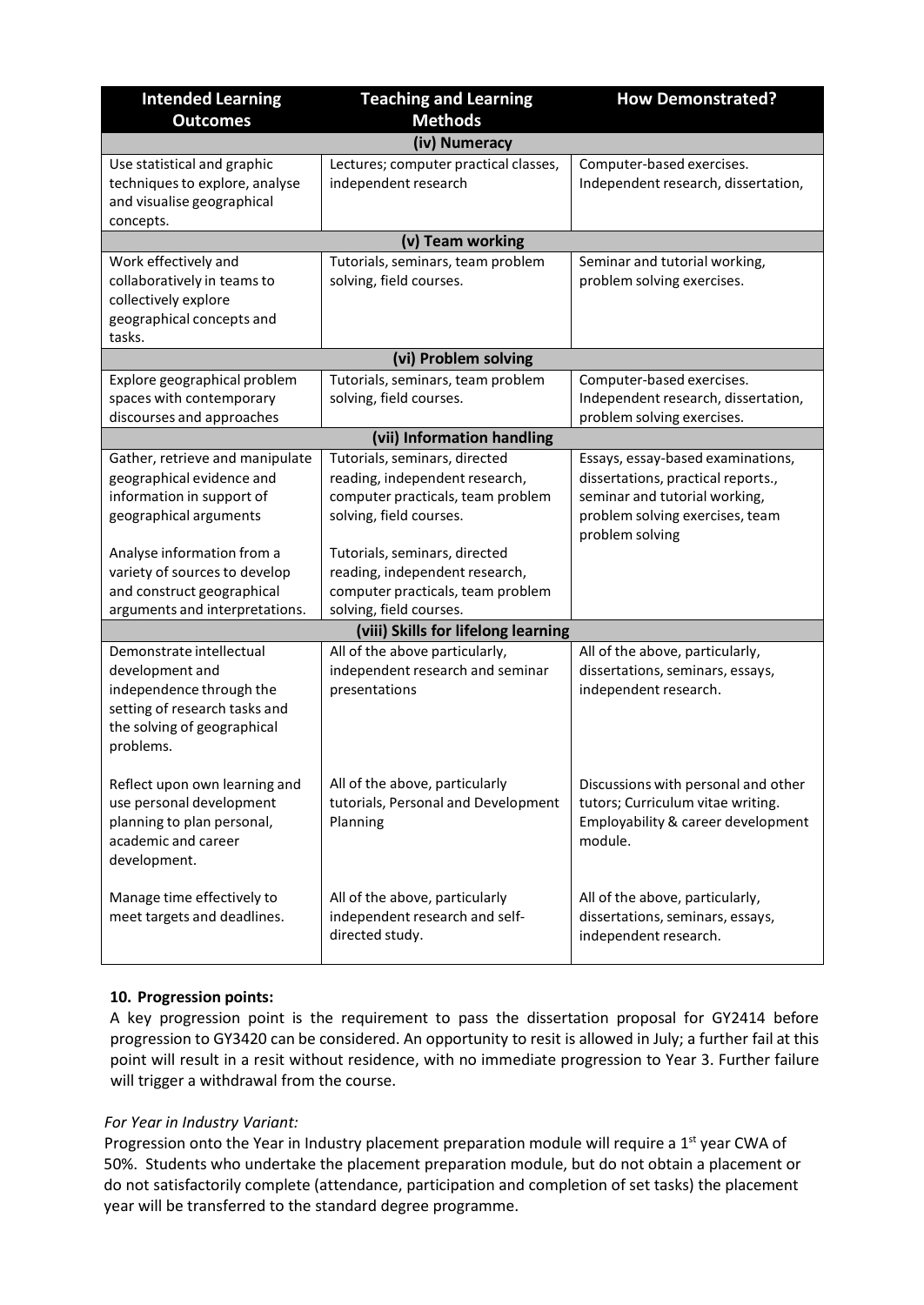### **11. Scheme of Assessment**

The programme follows the standard scheme of award and classification set out in Senate [Regulation](http://www2.le.ac.uk/offices/sas2/regulations/general-regulations-for-taught-programmes) [5.](http://www2.le.ac.uk/offices/sas2/regulations/general-regulations-for-taught-programmes)

### **12. Special features:**

Study in the field remains an integral part of the geography curriculum and the department runs field courses to a number of destinations around the world. Staff are engaged in internationally recognised research in the three principal areas of geography: Human Geography, Physical Geography, and Earth Observation and Geographical Information Science, specialising in Environment and Social Justice, Everyday Geopolitical lives, Planetary Urban and Rural Transformations, forests and Peatlands and Environmental Processes and Change.

### Placements

Students undertake a year in industry between the second and third years of their programme. Progression onto the Year in Industry placement preparation module will require a  $1<sup>st</sup>$  year CWA of 50%. Students who undertake the placement preparation module, but do not obtain a placement or do not satisfactorily complete (attendance, participation and completion of set tasks) the placement year will be transferred to the standard degree programme.

As a condition of the 'with Industry' programme, students are required to undertake preparatory training during the second year of their degree.

Students are responsible for securing their own placement but will receive support in this from the Career Development Service. .

Once in placement, students will need to register their University 'attendance' by logging on to a dedicated Blackboard site once a week. In the course of the placement the student will receive one or two visits from a member of staff. The second 'visit' can be in the form of a Skype call. Should a student secure an overseas placement both visits will typically be delivered via a Skype call.

While in placement, students will be required to complete an online log. The placement log requires students to undertake reflective activities which are marked on a pass/fail basis. This, together with the final summative reflective report, constitutes the assessment for the placement year. Students have to submit the final report within one month of finishing the placement, and are allowed to resubmit once if required.

If a student fails to secure a placement or does not meet the academic progression requirements at the end of year 2, they will be transferred to the non-industry variant of their degree programme.

### **13. Indications of programme quality**

External Examiner's reports have repeatedly praised the breadth of the education, the range of assessment types and the dedication of the staff.

### **14. External Examiners**

The details of the External Examiner(s) for this programme and the most recent External Examiners' reports can be foun[d here.](https://exampapers.le.ac.uk/xmlui/handle/123456789/287)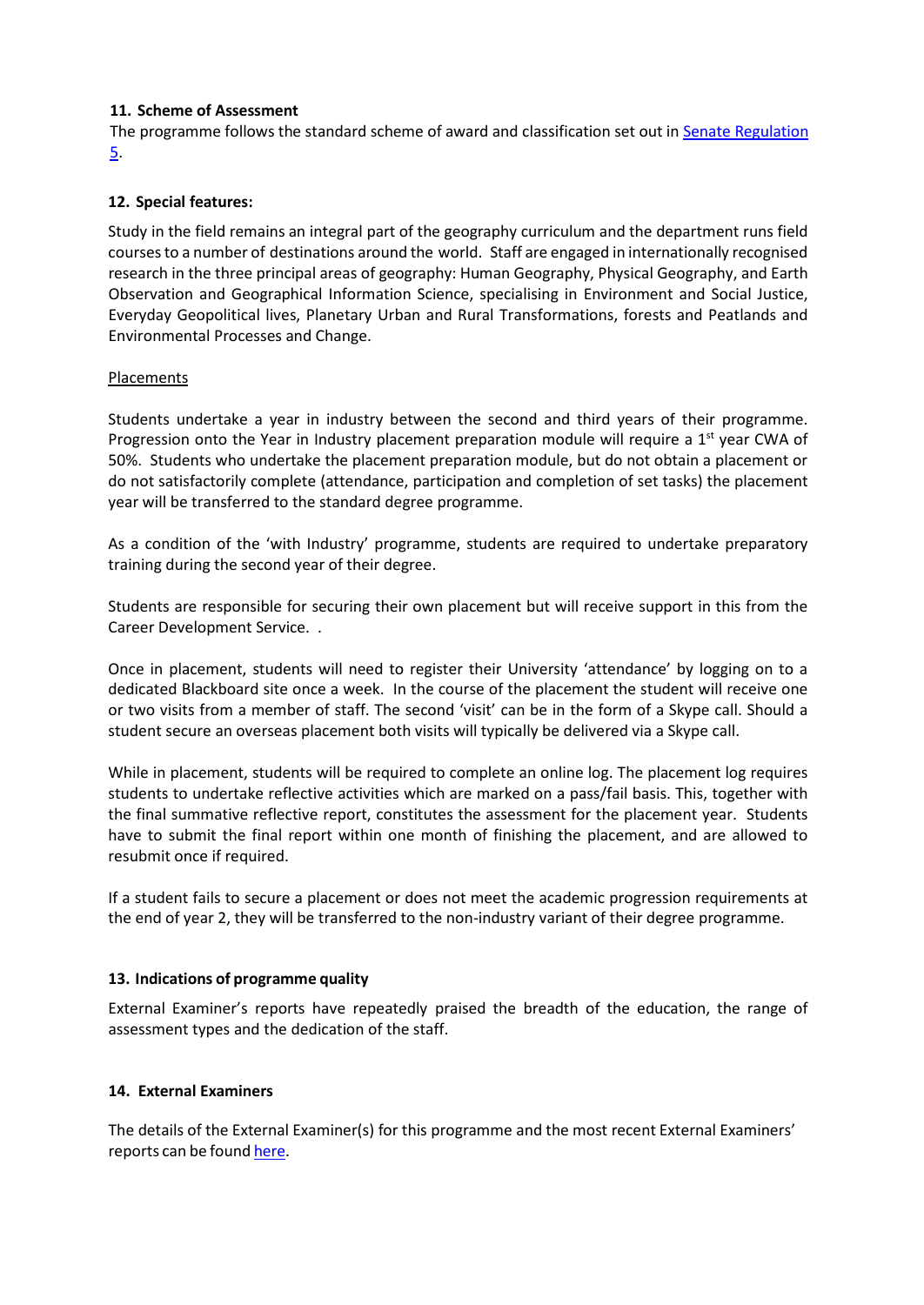| <b>BA GEOGRAPHY</b>        |                                                                                          |                |
|----------------------------|------------------------------------------------------------------------------------------|----------------|
| <b>FIRST YEAR MODULES</b>  |                                                                                          |                |
|                            | <b>SEMESTER 1</b>                                                                        |                |
| <b>Core Modules</b>        |                                                                                          | <b>Credits</b> |
| GY1411                     | HUMAN GEOGRAPHY FOR A GLOBALIZED WORLD                                                   | 15             |
| GY1423                     | EXPLORING OUR DIGITAL PLANET                                                             | 15             |
| GY1422                     | INTRODUCING LEICESTER GEOGRAPHIES                                                        | 15             |
| GY1431                     | <b>EVOLUTION OF THE EARTH SYSTEM</b>                                                     | 15             |
|                            | <b>Semester Total</b>                                                                    | 60             |
|                            | <b>SEMESTER 2</b>                                                                        |                |
| <b>Core Modules</b>        |                                                                                          | <b>Credits</b> |
| GY1412                     | ENVIRONMENT/NATURE/SOCIETY                                                               | 15             |
| GY1413                     | HUMAN GEOGRAPHY FIELDCOURSE: THE DYNAMICS OF PEOPLE AND PLACE                            | 15             |
| GY1421                     | WORKING WITH GEOGRAPHICAL INFORMATION                                                    | 15             |
| GY1432                     | LANDSCAPE-ECOSYSTEM DYNAMICS                                                             | 15             |
|                            | <b>Semester Total</b>                                                                    | 60             |
| <b>SECOND YEAR MODULES</b> |                                                                                          |                |
|                            | <b>SEMESTER 1</b>                                                                        |                |
| <b>Core Modules</b>        |                                                                                          | <b>Credits</b> |
| GY2410                     | HISTORIES AND PHILOSOPHIES OF HUMAN GEOGRAPHY                                            | 15             |
| GY2420                     | CLIMATE CHANGE: IMPACTS, VULNERABILITY AND ADAPTATION                                    | 15             |
| <b>Optional Modules</b>    |                                                                                          |                |
|                            | 30 CREDITS OF APPROVED OPTIONAL MODULES SELECTED FROM                                    |                |
| GY2411                     | A CRITICAL GEOGRAPHY OF ENVIRONMENT AND DEVELOPMENT                                      | 15             |
| GY2413                     | SOCIAL AND CULTURAL GEOGRAPHY                                                            | 15             |
| GY2412                     | ECONOMY, SOCIETY AND SPACE                                                               | 15             |
| GY2434                     | THE DYNAMIC BIOSPHERE                                                                    | 15             |
|                            | <b>Semester Total</b>                                                                    | 60             |
|                            | <b>SEMESTER 2</b>                                                                        |                |
| <b>Core Modules</b>        |                                                                                          | <b>Credits</b> |
| GY2414                     | RESEARCH DESIGN AND METHODS (WITH DISSERTATION PLANNING)*                                | 15             |
| GY2415                     | GEOGRAPHICAL RESEARCH IN THE FIELD (OVERSEAS FIELD COURSE)                               | 15             |
| GY2421                     | <b>GEOGRAPHICAL INFORMATION SCIENCE</b>                                                  | 15             |
| <b>Optional Modules</b>    |                                                                                          |                |
|                            | 15 CREDITS OF APPROVED OPTIONAL MODULES SELECTED FROM:                                   |                |
| GY2416                     | POLITICAL GEOGRAPHY: SPACE, TERRITORY AND POWER                                          | 15             |
| GY2422                     | <b>GEOGRAPHY IN EDUCATION</b>                                                            | 15             |
| GY2424                     | REMOTE SENSING FOR GEOGRAPHERS                                                           | 15             |
|                            | <b>Semester Total</b>                                                                    | 60             |
|                            | *Qualifying mark of 40% in dissertation proposal is required for progression into year 3 |                |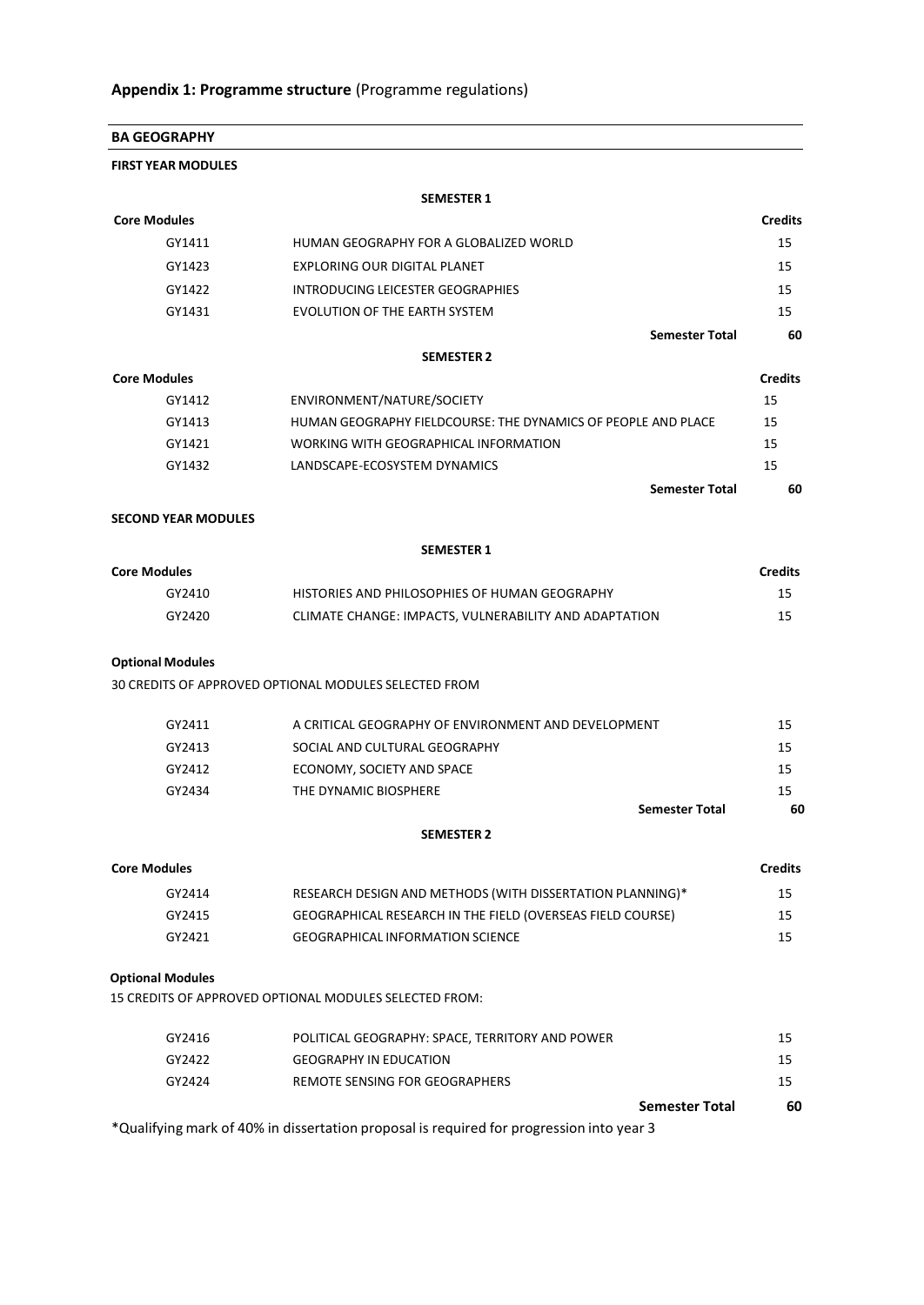| <b>THIRD YEAR MODULES</b> |  |  |  |
|---------------------------|--|--|--|
|---------------------------|--|--|--|

| <b>SEMESTER 1</b>   |                               |                |
|---------------------|-------------------------------|----------------|
| <b>Core Modules</b> |                               | <b>Credits</b> |
| GY3420              | <b>GEOGRAPHY DISSERTATION</b> | 30             |
| Ontional Modules    |                               |                |

**Optional Modules**

30 CREDITS OF APPROVED OPTIONAL MODULES SELECTED FROM

|        | <b>Semester Total</b>                                      | 60 |
|--------|------------------------------------------------------------|----|
| GY3431 | NEOTROPICAL RAINFORESTS <sup>a</sup>                       | 15 |
| GY3428 | CRITICAL GEOGRAPHIES OF NORTH AMERICAN CULTURAL LANDSCAPES | 15 |
| GY3425 | CRITICAL DIGITAL GEOGRAPHIES                               | 15 |
| GY3414 | CRITICAL GEOPOLITICS                                       | 15 |
| GY3413 | <b>GEOGRAPHIES OF THE MARKET-PLACE</b>                     | 15 |
| GY3411 | CONTEMPORARY ENVIRONMENTAL CHALLENGES                      | 15 |
|        |                                                            |    |

#### **SEMESTER 2**

#### **Optional Modules**

60 CREDITS OF APPROVED OPTIONAL MODULES SELECTED FROM:

|        |                                                         | <b>Semester Total</b> | 60 |
|--------|---------------------------------------------------------|-----------------------|----|
| GY3439 | UNDERSTANDING THE TROPICAL FORESTS OF SE ASIA           |                       | 15 |
| GY3426 | RESEARCH COMMUNICATION                                  |                       | 15 |
| GY3421 | INFORMATION VISUALISATION                               |                       | 15 |
| GY3418 | BERLIN FIELD COURSE: TRACING GEOPOLITICS IN URBAN SPACE |                       | 15 |
| GY3417 | CRITICAL, SYMBOLIC AND EMOTIONAL RURAL GEOGRAPHIES      |                       | 15 |
| GY3412 | CITIES OF THE GLOBAL SOUTH                              |                       | 15 |
| GY3415 | MIGRATION, PLACE AND DIVERSITY                          |                       | 15 |
|        |                                                         |                       |    |

#### **a – on BA programmes, GY3431 has prerequisite of GY2434**

#### **BA GEOGRAPHY WITH A YEAR ABROAD**

Approved institutions for Geography include those listed at http://www2.le.ac.uk/offices/international/overseas-exchange/outgoing/where-can-I-go/exchanges-byacademic-subject/geography.

#### **FIRST, SECOND AND FOURTH YEAR MODULES**

Regulations for the first and second year are the same as for the BA degree in Geography. Regulations for the fourth year of the course are the same as for the third year of the BA degree in Geography.

#### **THIRD YEAR MODULES**

The third year will be spent abroad in the USA, Canada, Finland, Spain, Germany and the Netherlands taking approved courses in one of the institutions associated with the Department of Geography. Level 3 modules from the Geography and Environmental Sciences Departments of the host Institution, plus introductory language modules, to the same overall credit value per year as Leicester. A small proportion of modules in other subjects may be taken by prior agreement of the International Officer in the Department of Geography, University of Leicester. Students will be required to reach a prescribed level of attainment in the work done abroad (a pass in Leicester terms according to the mark translation). Any student failing the year abroad component will revert back to the standard Leicester variant of their degree."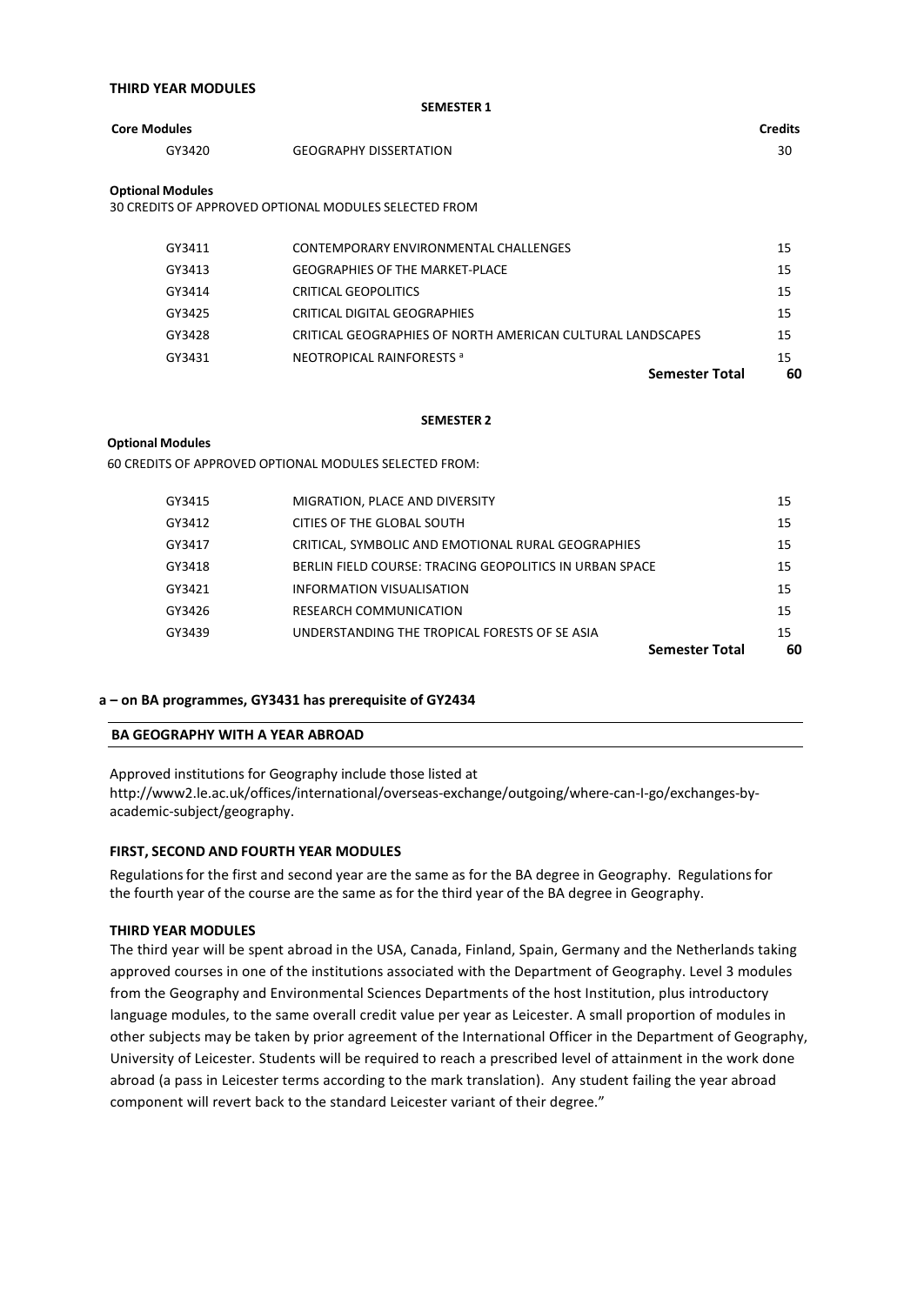#### **BA GEOGRAPHY WITH A YEAR IN INDUSTRY**

### **FIRST YEAR MODULES**

**SEMESTER 1**

| <b>Core Modules</b>        |                                                                                          | <b>Credits</b> |
|----------------------------|------------------------------------------------------------------------------------------|----------------|
| GY1411                     | HUMAN GEOGRAPHY FOR A GLOBALIZED WORLD                                                   | 15             |
| GY1423                     | EXPLORING OUR DIGITAL PLANET                                                             | 15             |
| GY1422                     | INTRODUCING LEICESTER GEOGRAPHIES                                                        | 15             |
| GY1431                     | EVOLUTION OF THE EARTH SYSTEM                                                            | 15             |
|                            | <b>Semester Total</b>                                                                    | 60             |
|                            | <b>SEMESTER 2</b>                                                                        |                |
| <b>Core Modules</b>        |                                                                                          | <b>Credits</b> |
| GY1412                     | ENVIRONMENT/NATURE/SOCIETY                                                               | 15             |
| GY1413                     | HUMAN GEOGRAPHY FIELDCOURSE: THE DYNAMICS OF PEOPLE AND PLACE                            | 15             |
| GY1421                     | WORKING WITH GEOGRAPHICAL INFORMATION                                                    | 15             |
| GY1432                     | LANDSCAPE-ECOSYSTEM DYNAMICS                                                             | 15             |
|                            | <b>Semester Total</b>                                                                    | 60             |
| <b>SECOND YEAR MODULES</b> |                                                                                          |                |
|                            | <b>SEMESTER 1</b>                                                                        |                |
| <b>Core Modules</b>        |                                                                                          | <b>Credits</b> |
| GY2410                     | HISTORIES AND PHILOSOPHIES OF HUMAN GEOGRAPHY                                            | 15             |
| GY2420                     | CLIMATE CHANGE: IMPACTS, VULNERABILITY AND ADAPTATION                                    | 15             |
|                            |                                                                                          |                |
| <b>Optional Modules</b>    |                                                                                          |                |
|                            | 30 CREDITS OF APPROVED OPTIONAL MODULES SELECTED FROM                                    |                |
|                            |                                                                                          |                |
| GY2411                     | ENVIRONMENT AND DEVELOPMENT                                                              | 15             |
| GY2413                     | SOCIAL AND CULTURAL GEOGRAPHY                                                            | 15             |
| GY2412                     | ECONOMY, SOCIETY AND SPACE                                                               | 15             |
| GY2434                     | THE DYNAMIC BIOSPHERE                                                                    | 15             |
|                            | <b>Semester Total</b>                                                                    | 60             |
|                            | <b>SEMESTER 2</b>                                                                        |                |
| <b>Core Modules</b>        |                                                                                          | <b>Credits</b> |
| GY2414                     | RESEARCH DESIGN AND METHODS (WITH DISSERTATION PLANNING)*                                | 15             |
| GY2415                     | GEOGRAPHICAL RESEARCH IN THE FIELD (OVERSEAS FIELD COURSE)                               | 15             |
| GY2421                     | <b>GEOGRAPHICAL INFORMATION SCIENCE</b>                                                  | 15             |
|                            |                                                                                          |                |
| <b>Optional Modules</b>    |                                                                                          |                |
|                            | 15 CREDITS OF APPROVED OPTIONAL MODULES SELECTED FROM:                                   |                |
| GY2416                     | POLITICAL GEOGRAPHY: SPACE, TERRITORY AND POWER                                          | 15             |
| GY2422                     | <b>GEOGRAPHY IN EDUCATION</b>                                                            | 15             |
| GY2424                     | <b>REMOTE SENSING FOR GEOGRAPHERS</b>                                                    | 15             |
|                            | <b>Semester Total</b>                                                                    | 60             |
|                            | *Qualifying mark of 40% in dissertation proposal is required for progression into year 3 |                |
|                            | <b>YEAR LONG</b>                                                                         |                |
| ADGY2200                   | PLACEMENT PREPARATION                                                                    | 0              |
|                            |                                                                                          |                |